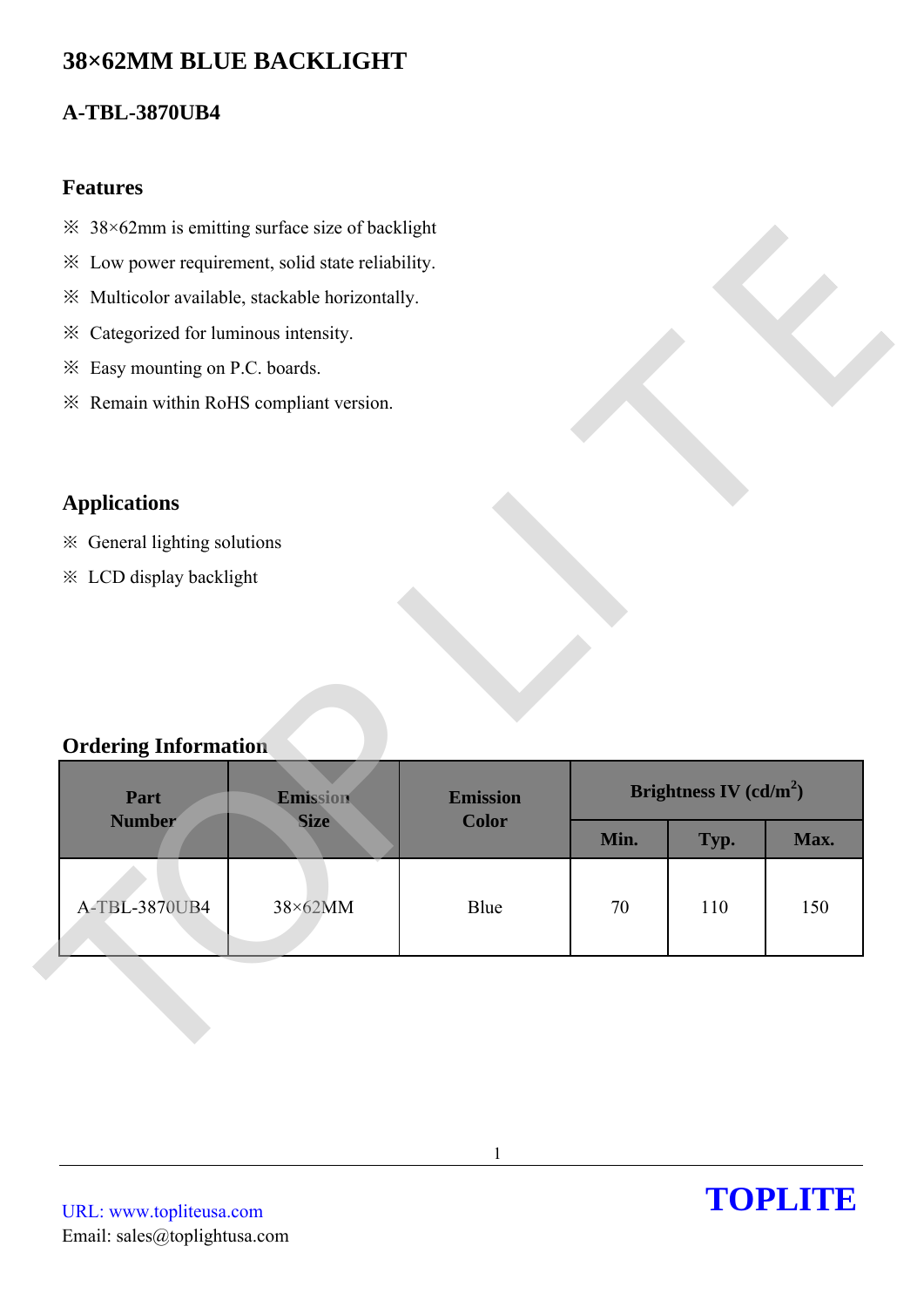## **Maximum Ratings**

| <b>Parameter</b>                                        | <b>Symbol</b> | Value         | Unit          |
|---------------------------------------------------------|---------------|---------------|---------------|
| Operating temperature                                   | $T_{OP}$      | $-35 \sim 85$ | $\mathcal{O}$ |
| Storage temperature                                     | $T_{STG}$     | $-35 \sim 85$ | $\mathcal{C}$ |
| Peak forward current $(T_A=25 \degree C)$ <sup>*1</sup> | $1_{\rm PF}$  | 120           | mA            |
| Reverse voltage (TA=25 $^{\circ}$ C)                    | $V_{R}$       |               |               |
| Power consumption $(TA=25 \degree C)$                   |               | 400           | mW            |

# **Electrical / Optical Characteristics (1)**

| $(T_A = 25 \text{ °C} \& \text{ IF} = 20 \text{ mA})$<br><b>Parameter</b> |        | <b>Symbol</b>     | <b>Value</b> | Unit        |
|---------------------------------------------------------------------------|--------|-------------------|--------------|-------------|
| <b>Wavelength at peak emission</b>                                        | (Typ.) | $\lambda_{\rm P}$ | 460          | nm          |
| Spectral bandwidth at 50%                                                 | (Typ.) | Δλ                | 30           | nm          |
|                                                                           | (Min.) | $I_{F}$           | 60           |             |
| <b>Forward Current</b>                                                    | (Typ.) | $I_{F}$           | 70           | mA          |
|                                                                           | (Max.) | $I_F$             | 80           |             |
|                                                                           | (Min.) | $V_F$             |              |             |
| <b>Forward voltage</b>                                                    | (Typ.) | $V_{F}$           | 5            | $\mathbf V$ |
|                                                                           | (Max.) | $\overline{V}_F$  |              |             |
| <b>Color temperature</b>                                                  | (Min.) | ${\rm TC}$        |              | $\rm K$     |
|                                                                           | (Max.) | TC                |              | K           |
| <b>Luminous Uniformity</b>                                                | (Typ.) |                   | 80%          |             |
| <b>Discreteness</b>                                                       | (Typ.) |                   | 20%          |             |

# **Luminous Intensity Bin Groups**

| Brightness IV (cd/m <sup>2</sup> ) |      |      |  |  |
|------------------------------------|------|------|--|--|
| Min.                               | Typ. | Max. |  |  |
|                                    | 10   | -50  |  |  |

URL: www.topliteusa.com Email: sales@toplightusa.com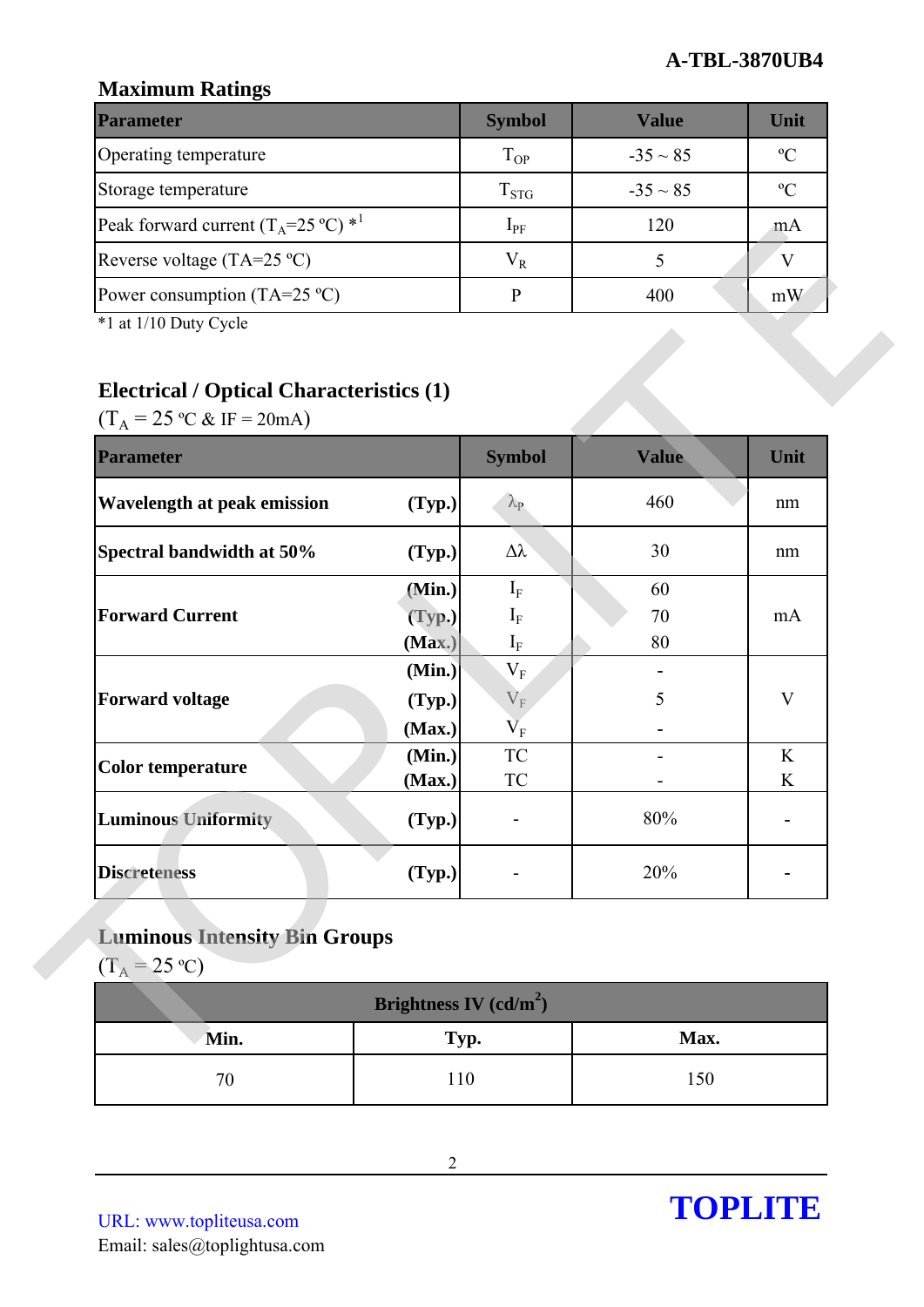### **Electrical/Optical Charateristic (2)**



URL: www.topliteusa.com Email: sales@toplightusa.com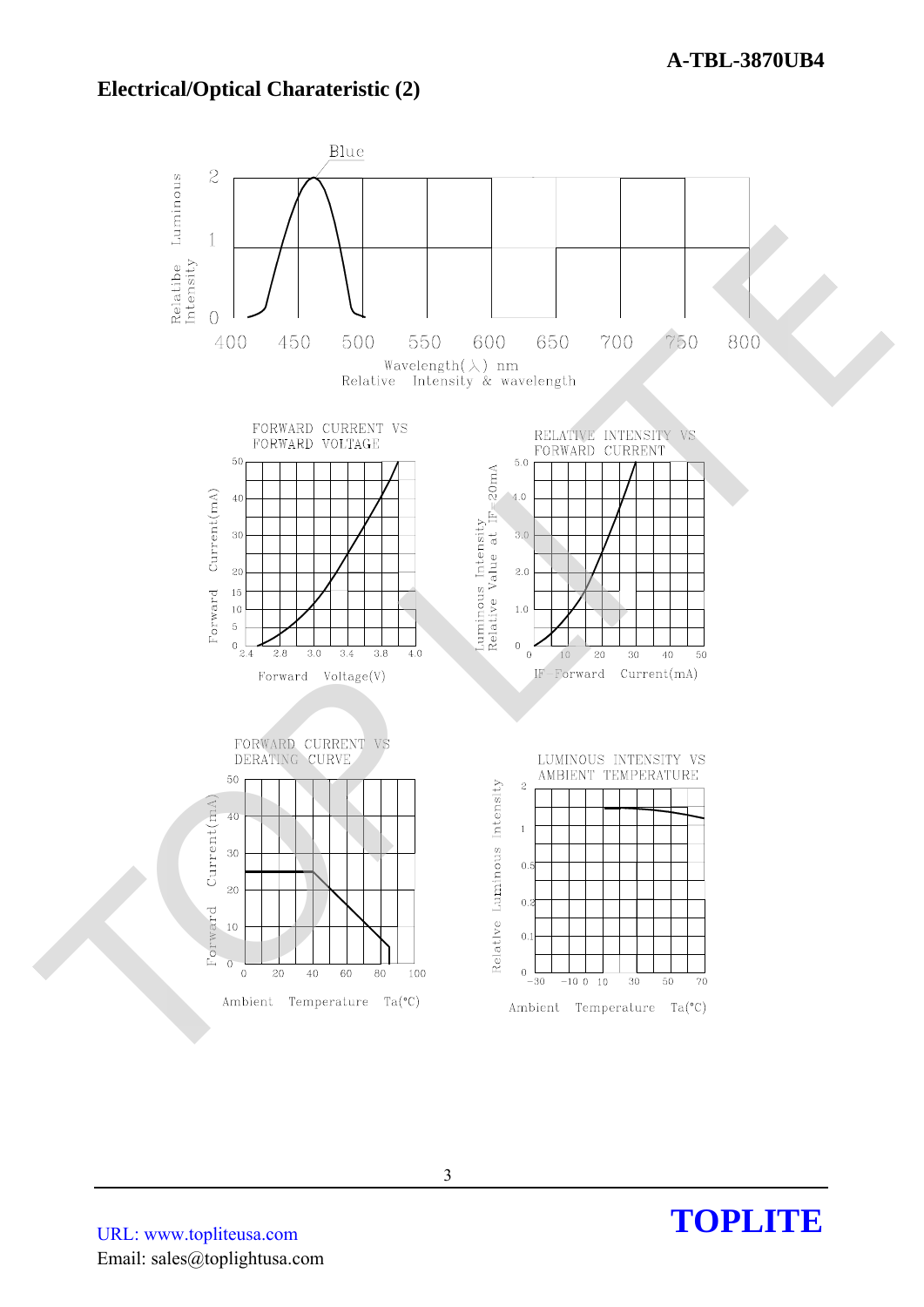### **A-TBL-3870UB4**

## **Package Outline Dimensions**



#### Notes:

- 1. All dimensions are in millimeters. Tolerance is +/-0.25 unless otherwise noted.
- 2. The specifications, characteristics and technical data described in the datasheet are subject to change without prior notice.